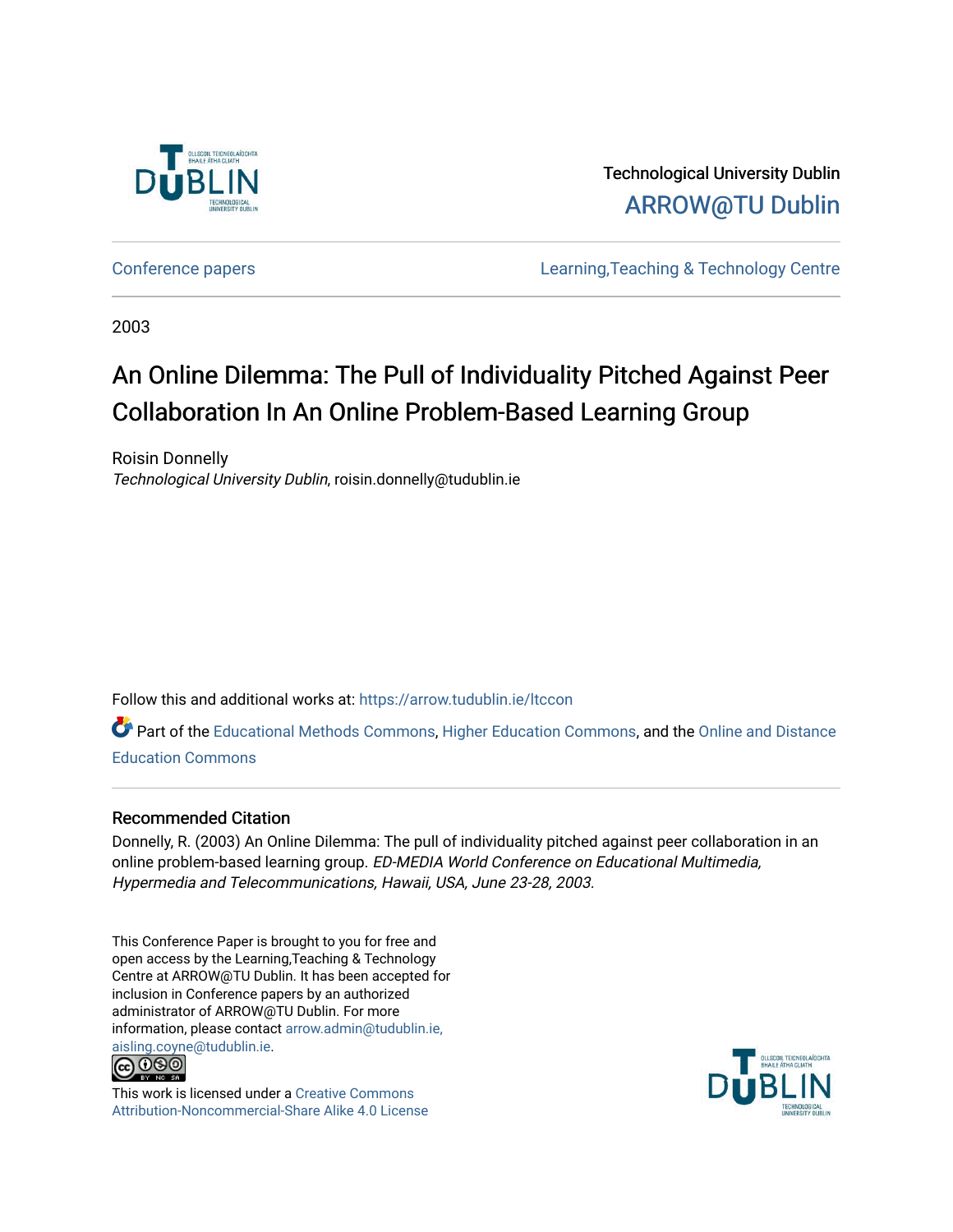### **An Online Dilemma: The pull of individuality pitched against peer collaboration in an online problem-based learning group**

Roisin Donnelly

Learning and Teaching Centre Dublin Institute of Technology 14 Upper Mount Street Dublin 2 Ireland

Tel 00 3531 402 7886 Fax 00 3531 6767243 E.Mail roisin.donnelly@dit.ie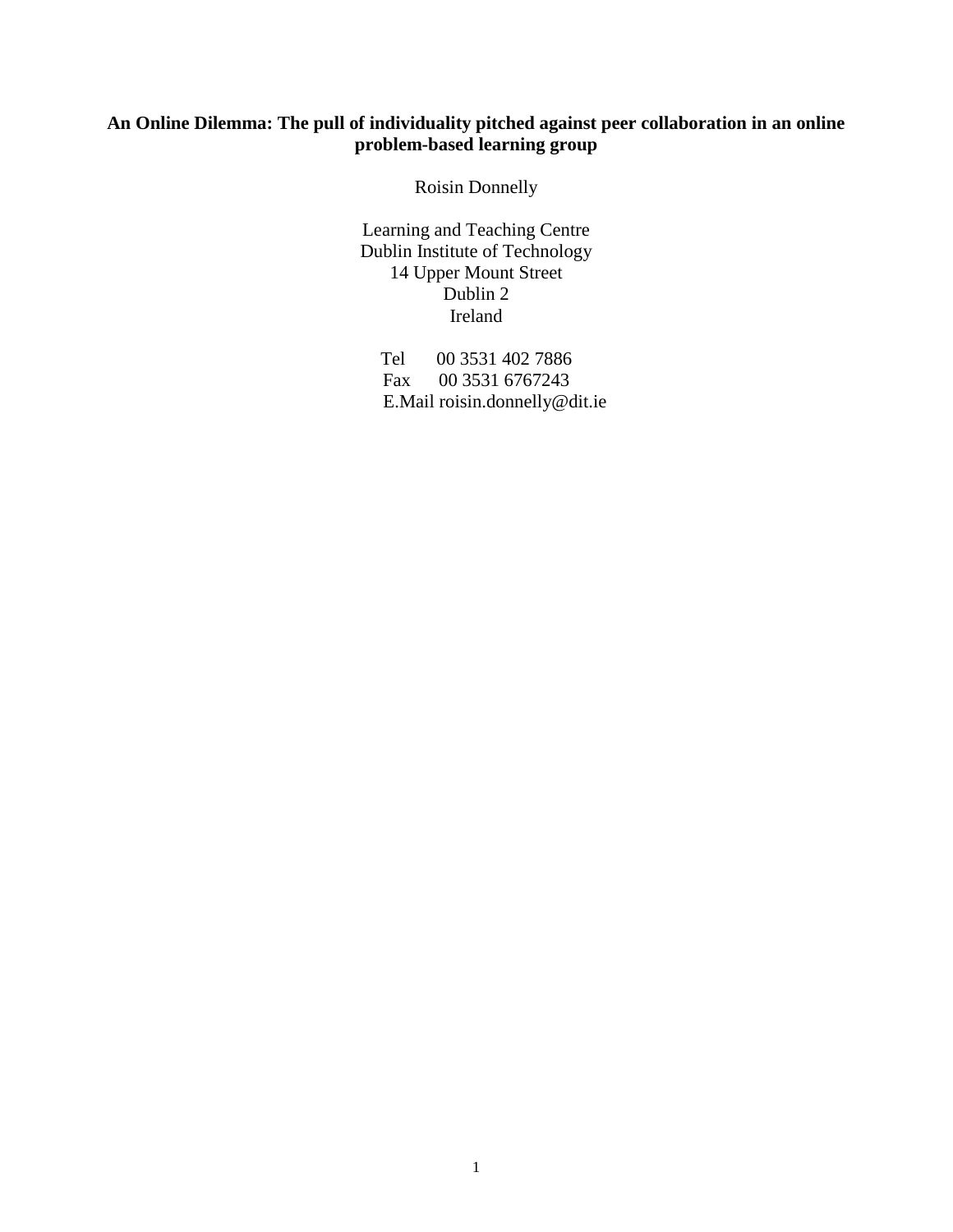#### **Abstract**

In early 2001, a new Postgraduate Diploma in Third Level Learning and Teaching was launched for lecturers from a range of higher education institutions in the Republic of Ireland. This paper describes ongoing research undertaken for the re-design of one module out of the eight offered on the Postgraduate Diploma: the Online Learning (OL) Module delivered using the pedagogical strategy of Problem-based Learning (PBL).

This Postgraduate Diploma is entirely voluntary and only lecturers who are keen to implement novel pedagogical approaches in their own subject disciplines apply for a place on the modules. The aim of the OL/PBL module is to enable the participants to become aware of the practicalities of designing, delivering, supporting and evaluating an online module in their own subject discipline; over the two years of the module's existence, there have been a wide variety of subject disciplines represented. The key to any participant's success had been envisaged occurring through using the principles of PBL to share valuable information and collaborate with colleagues from a variety of other disciplines. However, two years further on it became clear to the designer/tutor that a conflict existed between the individual's right to learn online in their own time and at their own pace, and the obvious benefits of interacting with peers in a problem-based learning group.

#### **Introduction**

This paper presents a report of research undertaken for the re-design and continued development of a combined online and problem-based learning module on a postgraduate teacher education diploma in Ireland. The essence of the redesign centres on the collaborative learning aspect of the module being somewhat in conflict with individual differences of the various participants. Based on individual differences, adult learning emphasizes learner-centred instruction. But social constructivism contends that knowledge is constructed by social interaction and collaborative learning (McDonald and Gibson, 1998). That is, experienced individuals can help inexperienced learners by collaborative learning. In contrast, adult learners are characterised by taking control on their learning process and objective. As a result, when the teamwork of PBL collaborative learning was required on this module, the tutors experienced difficulty in taking into account individual learning objectives, preferences and capabilities.

### **Background and Rationale for Module Re-Design**

The online delivery and support of the module was in WebCT, using a problem-based learning (PBL) approach; following two years running in this mode, a module review revealed that there were aspects to this that were not working. In more detail, the online delivery took the form of using a range of electronic resources and online asynchronous and synchronous discussion, to solve a problem-based learning scenario. There were a small number of face to face sessions strategically placed at the start and middle of the module to facilitate cohesiveness, good dialogue, quality tutorial input and individualised support. Jonassen *et al* (1999) believe that what computers can do best is liberate the student to explore, discover and create personal meaning from diverse sets of material in a proactive manner. They argue that technology should be used as an engager of thinking and knowledge construction rather than merely a transmitter of information.

Other research has shown that individual online learners have been seen to use the WWW for einforming rather than e-learning. Many individuals undertaking a module with an online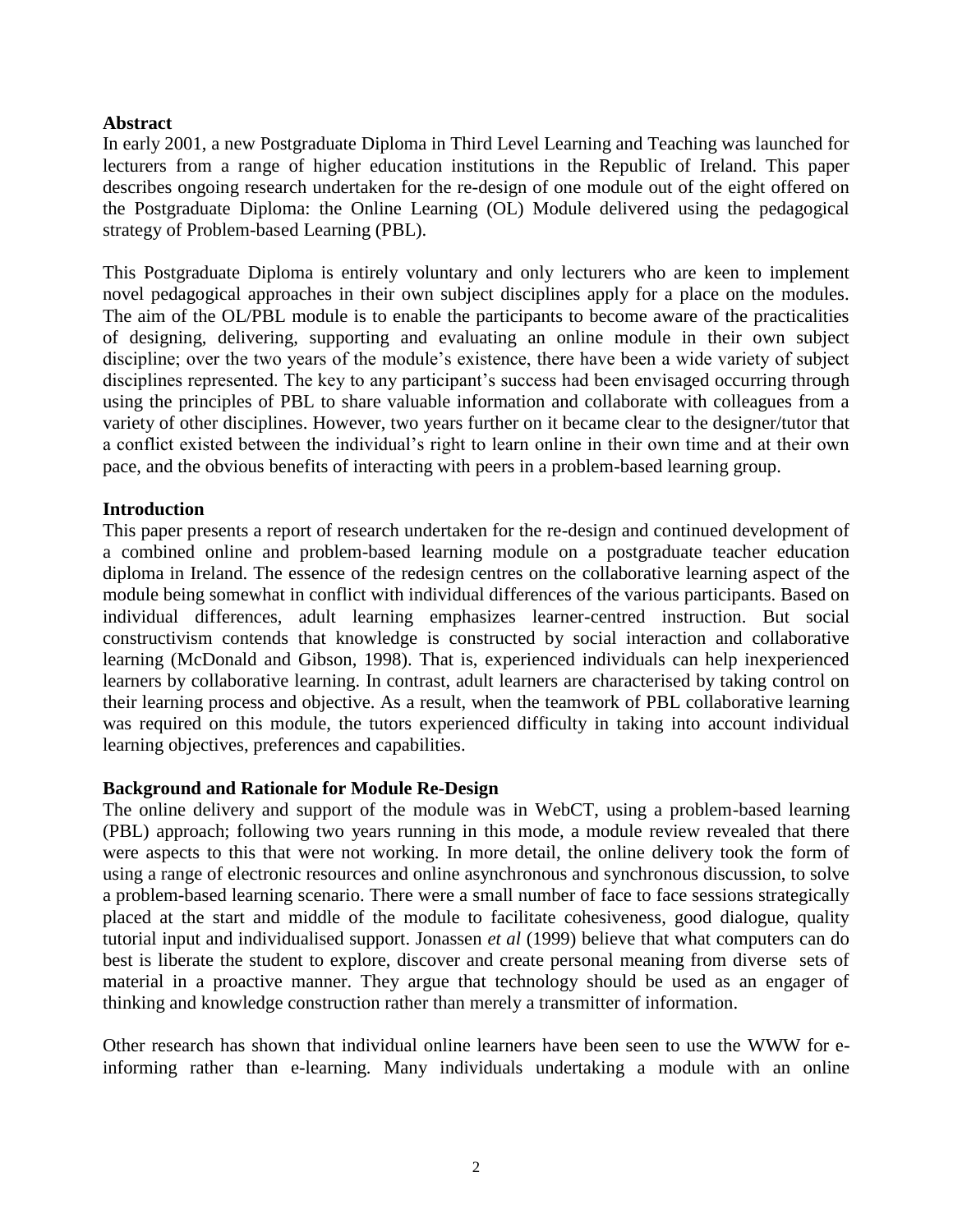component find these modules supporting processes such as rote learning or information retrieval, rather than engage in any collaborative group learning (Mioduser and Nachmias, 2001).

There are developments investigating whether an online tutorial can be used as a tool for learning, in addition to being a tool for delivery of information. Specifically whether online tutorials can be used to encourage participants to undertake prescribed readings, distinguish the evidence and arguments of these and relate the ideas to everyday experience through peer discussion online (Curtin, 2002). One suggestion is that participants who use online materials individually may be then searching for more opportunities to interact with their peers.

A very important aspect of the module re-design centred on the role of the facilitator. Hughes and Daykin (2002) have suggested that a move to online delivery needs a greater attention to design and development of facilitator skills than has been previously recognised.

### **The Module Evaluation Process**

The re-design occurred as a result of a module evaluation of the first two years of its delivery. Both quantitative (online questionnaire) and qualitative (focus group) methods were used in order to explore the participants' experiences of this type of PBL/Online delivery. The evaluations addressed their perceptions about online methods as well as the educational implications of their patterns of usage of the online PBL resources. Despite being aware of the PBL nature of the module, a number of the module participants stated that they wished for the use of such learning technology to support the individual learner, by enabling them to learn in their own time and at their own pace. In addition, they wanted more organisation and tutor input than was present from PBL tutor facilitation. However, the review of the evaluations suggest that ultimately the participants were willing to overcome their initial reservations about working in a PBL group online as opposed to individually, provided that a radical re-design of the module could take place.

Every individual needs to be given the opportunity to improve until the learning experiences come to an end and reasonable accommodations for the participants' needs and desires are made. The tutor solicited feedback from the individual participants and listened throughout the entire evaluation process and was concerned about the participants' success.

The module re-design took all of the research outlined in this paper into account and now consists of a blended format using a combination of online and face-to-face delivery. Online participation is negotiated with the participants in their PBL group.

### **The Tutor's Role in a Blended Format**

Some issues to be considered by the tutor included providing an effective induction, encouraging participation online, knowing when and how to make the resources available, how to make the PBL online group process visible both to the tutor and to the external examiner, and juggling the etutoring role with that of a face to face PBL facilitator. For this latter point PBL typically requires intensive contact between tutor and students, and this proved to be more difficult to implement online, particularly when problems of group dynamics arose. A major challenge for the tutor was to help ensure that each individual participant learns while also gaining the experience of working collaboratively.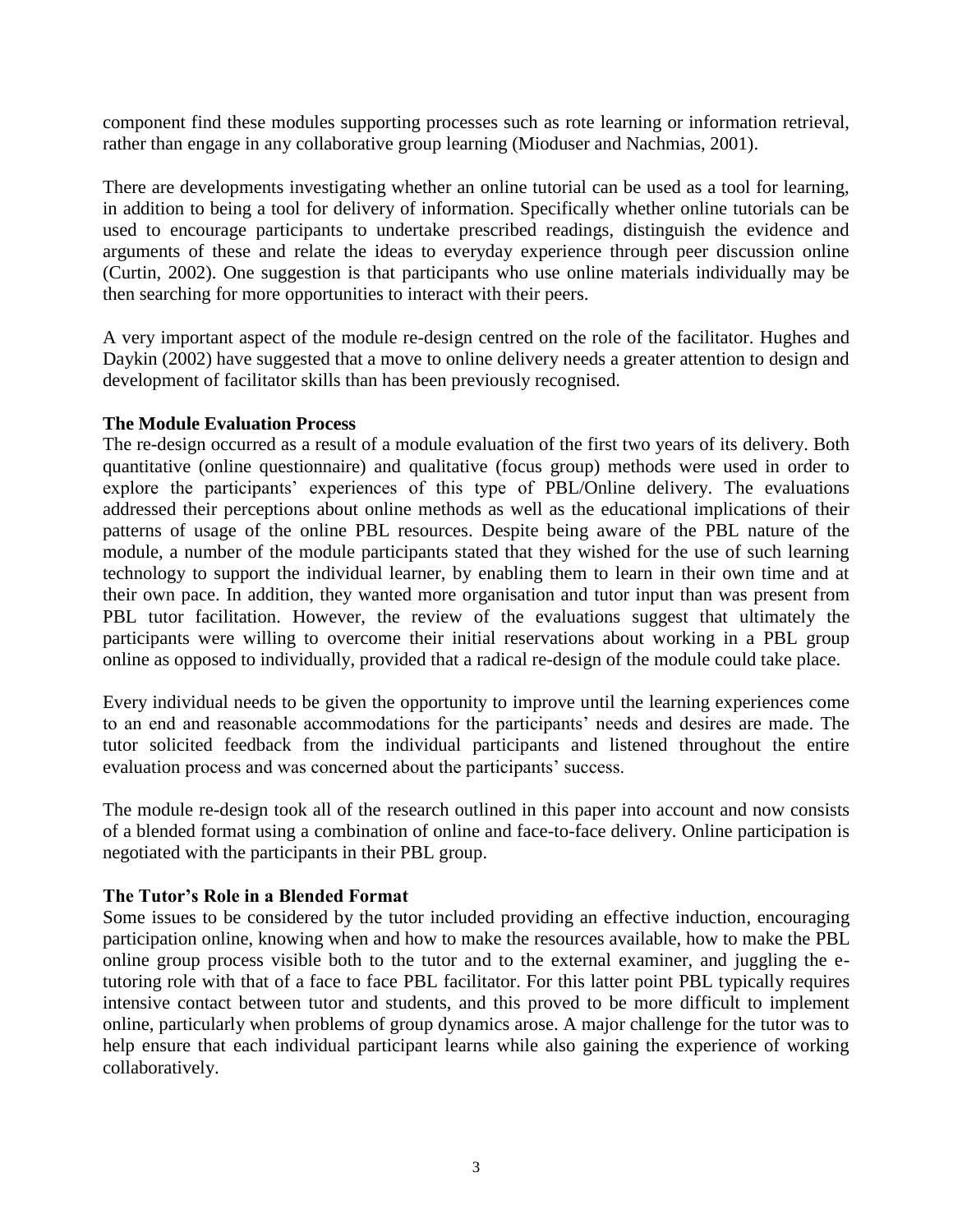With regards to the PBL group, the tutor kept participants aware of where they stand with respect to the module assessment process on a regular basis. The tutor gave the participant timely and quality feedback on their contributions to discussion, as part of the group process, along with their contribution towards the end product.

## **Conclusion**

The principles of constructivism and engagement are used to create collaborative and authentic learning for individual participants on this module. The self-directed learning focus of PBL turns out learners who are motivated, know what they want to learn, set their objectives, find resources and evaluate their learning progress to meet their goals. Although the participants feel that there was an increased workload with the PBL format, they did appreciate that the pursuit of the learning goals was their own domain with the group performance being evaluated by peers. They also acknowledge that the self-directed learning trails that they found themselves on in the PBL group did lead to a greater awareness of interdisciplinary thinking.

The future focus of this module will be to concentrate on its design in order to scaffold the collaboration; the design will more adequately prepare individuals for collaborative work online, followed with collaborative activities conducive to reflective guidance of group interaction. Completing an individual reflective journal provides participants space in which to record, revise, and synthesise their thinking, producing artifacts that can be evaluated by the tutor, who gives formative, individualised feedback. After individuals can gain experience with the flow of activities in PBL and are thinking deeply about the problem, their collaborative work begins. The group meets online using the asynchronous feature of WebCT, that is designed to scaffold students as they organise their task, then synthesise, post and critique the results of their deliberations.

Many technologies can meet varied individual needs and each technology has its own particular instructional strengths. The re-design of this module needed appropriate selection and choice of a blend of delivery methods to meet the learners' needs. Thus the role of technology in this instance is the same as the tutor's: to be a facilitator in online learning (Huang, 2002).

### **References**

Curtin, J. (2002) WebCT and Online Tutorials: New Possibilities for Participant Interaction, *Australian Journal of Educational Technology*, 18(1), pp110-126.

Huang, H. (2002) Toward Constructivism for Adult Learners in Online Learning Environments, *British Journal of Educational Technology*, 33(1), pp27-37.

Hughes, M. and Daykin, N. (2002) Towards Constructivism: Investigating Students' Perceptions and Learning as a Result of Using an Online Environment, *Innovations in Education and Teaching International*, 39(3), pp217-224.

Jonassen, D., Peck, K. and Wilson, R. (1999) *Learning with Technology: A Constructivist Perspective*. Columbus, OH: Merill Prentice Hall.

M<sup>c</sup>Donald, J. and Gibson, C. (1998) Interpersonal Dynamics and Group Development in Computer Conferencing, *The American Journal of Distance Education*, 12(1), pp6-24.